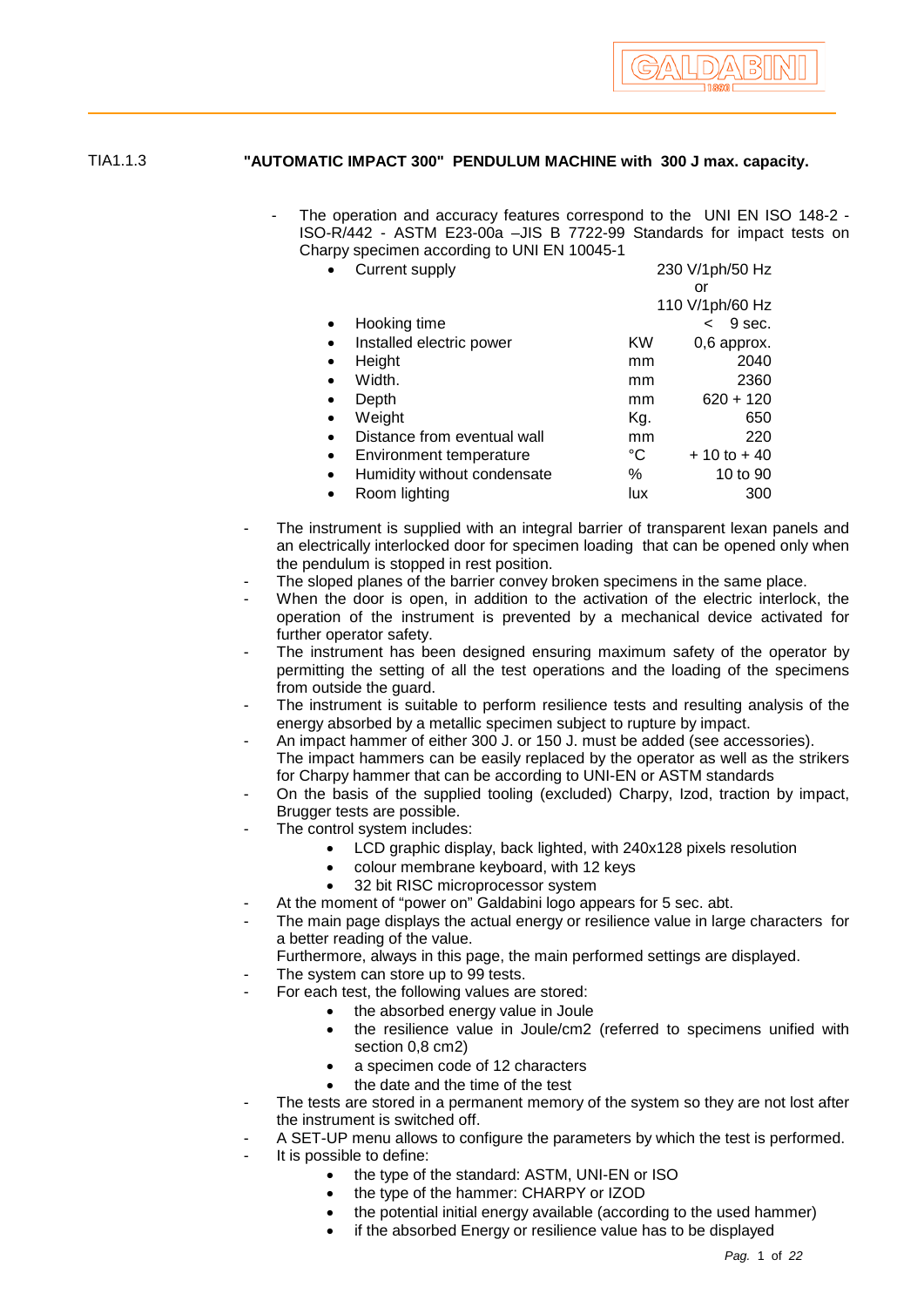- the temperature of the specimen
- the specimen section
- actual date and hour
- The tests results can be printed at any moment on any commercially available parallel printer. The test conditions set in the SET-UP menu are printed in the test certificate.

GALDABII

- It is also possible to introduce an operator's name which will be printed at the footer together with the date and the hour.
- The operator has the possibility to exclude to print on the certificate the tests considered not valid or not significant.
- The test data can be transferred to a PC by a standard RS232 serial line for a further processing.
- The angular displacement of the hammer is measured by a high resolution encoder mounted on the pendulum rotation axis.
- By a pushbutton placed on the console, the operator activates a motorized hammer lift system which is an electromechanical system with front coupled teeth. This solution assures no friction during the semi-oscillating movement which is advantageous with respect to traditional clutch systems.
- A very important and appreciated feature, above all for cooling tests, is the automatic latching of the hammer after each test. In this way the time between one test and another is considerably reduced. Hammer unloading (taking the striker to the rest position), is performed automatically by pressing a pushbutton placed on the console.
- Should you be interested in performing NIST test, it is necessary to foresee a pendulum IMPACT 450 set also for 300 joule force

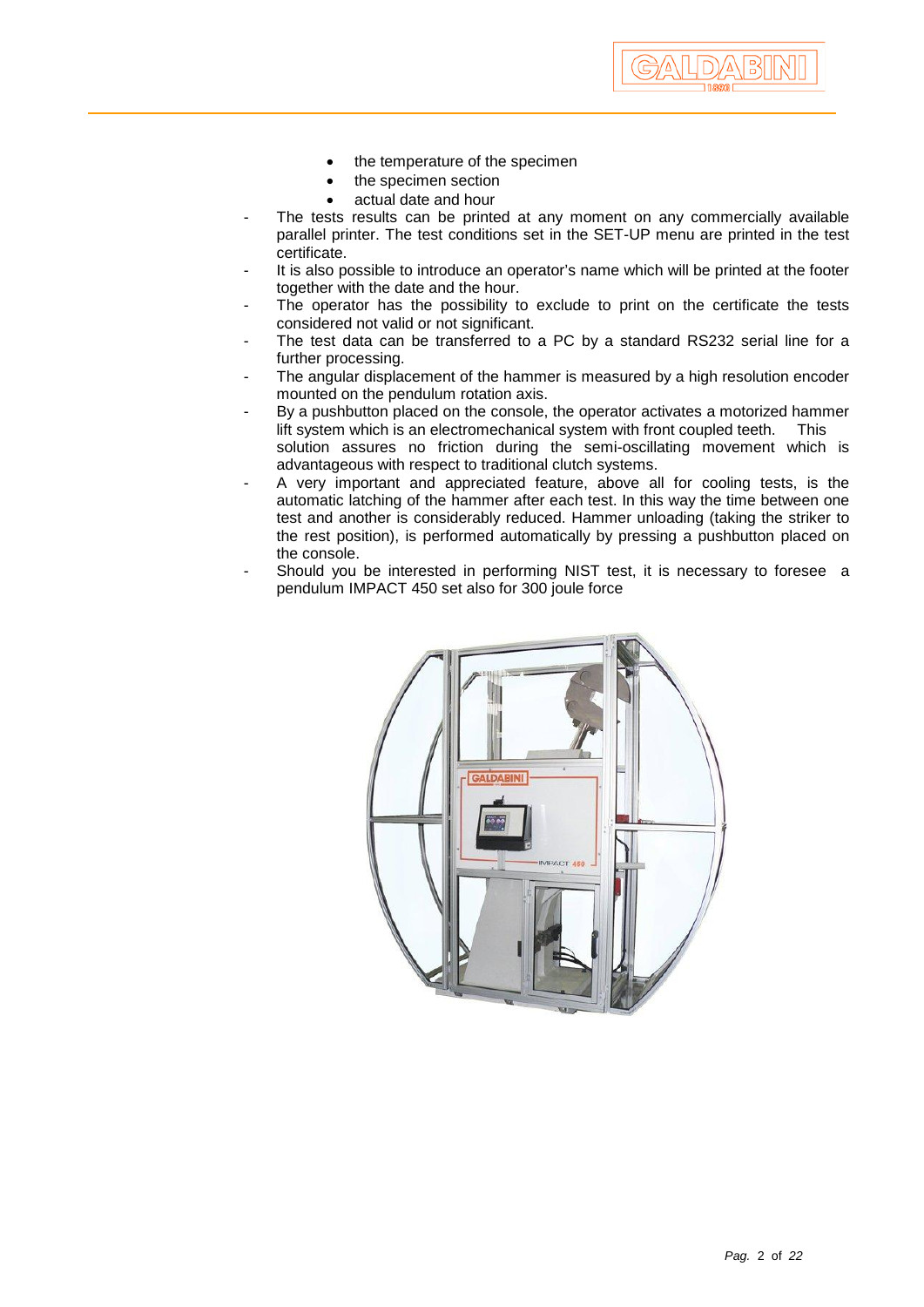

## TIA1.1.4 **"AUTOMATIC IMPACT 450" PENDULUM MACHINE with 450 J. max. capacity**

The operation and accuracy features correspond to the UNI EN ISO 148-2- ISO-R/442 - ASTM E23-00a –JIS B 7722-99 Standards, for impact tests on Charpy specimen according to UNI EN 10045-1.

|           | Current supply                   |     | 230 V/1ph/50 Hz                    |
|-----------|----------------------------------|-----|------------------------------------|
|           |                                  | or  | 110V/1ph/60 Hz                     |
|           | Hooking time                     |     | 9 sec.<br>$\overline{\phantom{a}}$ |
|           | Installed electric power         | KW  | 0,6 approx.                        |
| $\bullet$ | Height                           | mm  | 2040                               |
| $\bullet$ | Width                            | mm  | 2360                               |
|           | Depth                            | mm  | $620 + 120$                        |
| $\bullet$ | Weight                           | Kg. | 650                                |
|           | Distance from eventual rear wall | mm  | 220                                |
| $\bullet$ | Environment temperature          | °C  | $+10$ to $+40$                     |
| $\bullet$ | Humidity without condensate      | %   | 10 to 90                           |
|           | Room lighting                    | lux | 300                                |

- The instrument is supplied with an integral barrier of transparent lexan panels and an electrically interlocked door for specimen loading that can be opened only when the pendulum is stopped in rest position. The sloped planes of the barrier convey broken specimens in the same place.
- When the door is open, in addition to the activation of the electric interlock, the operation of the instrument is prevented by a mechanical device activated for further operator safety.
- The instrument has been designed ensuring maximum safety of the operator by permitting the setting of all the test operations and the loading of the specimens from outside the guard.
- The instrument is suitable to perform resilience tests and resulting analysis of the energy absorbed by a metallic specimen subject to rupture by impact.
- The control system includes:
	- LCD graphic display, back lighted, with 240x128 pixels resolution
	- colour membrane keyboard, with 12 keys
	- 32 bit RISC microprocessor system
- At the moment of "power on" Galdabini logo appears for 5 sec. approx.
- The main page displays the actual energy or resilience value in large characters for a better reading of the value. Furthermore, always in this page, the main performed settings are displayed.
- The system can store up to 99 tests.
- For each test, the following values are stored:
	- the absorbed energy value in Joule
	- the resilience value in Joule/cm2 (referred to specimens unified with section 0,8 cm2)
	- a specimen code of 12 characters
	- the date and the time of the test
- The tests are stored in a permanent memory of the system so they are not lost after the instrument is switched off.
- A SET-UP menu allows to configure the parameters by which the test is performed.
- It is possible to define:
	- the type of the standard: ASTM, UNI-EN or ISO
	- the type of the hammer: CHARPY or IZOD
	- the potential initial energy available (according to the used hammer)
	- if the absorbed Energy or resilience value has to be displayed
	- the temperature of the specimen
	- the specimen section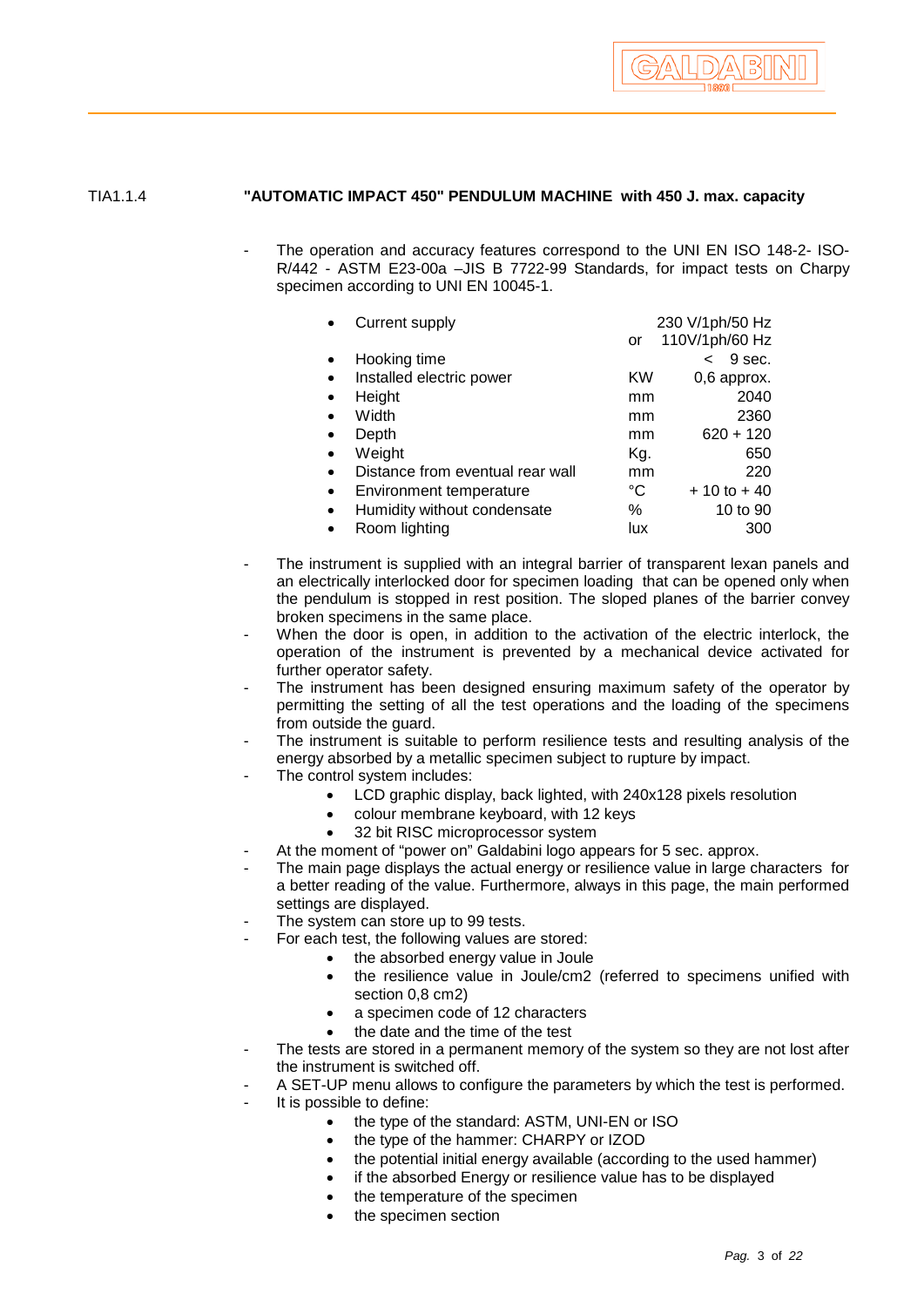- actual date and hour
- The tests results can be printed at any moment on any commercially available parallel printer. The test conditions set in the SET-UP menu are printed in the test certificate.

ALDA BI

- It is also possible to introduce an operator's name which will be printed at the footer together with the date and the hour.
- The operator has the possibility to exclude to print on the certificate the tests considered not valid or not significant.
- The test data can be transferred to a PC by a standard RS232 serial line for a further processing.
- The angular displacement of the hammer is measured by a high resolution encoder mounted on the pendulum rotation axis.
- By a pushbutton placed on the console, the operator activates a motorized hammer lift system which is an electromechanical system with front coupled teeth. This solution assures no friction during the semi-oscillating movement which is advantageous with respect to traditional clutch systems.
- A very important and appreciated feature, above all for cooling tests, is the automatic latching of the hammer after each test. In this way the time between one test and another is considerably reduced. Hammer unloading (taking the striker to the rest position), is performed automatically by pressing a pushbutton placed on the console.

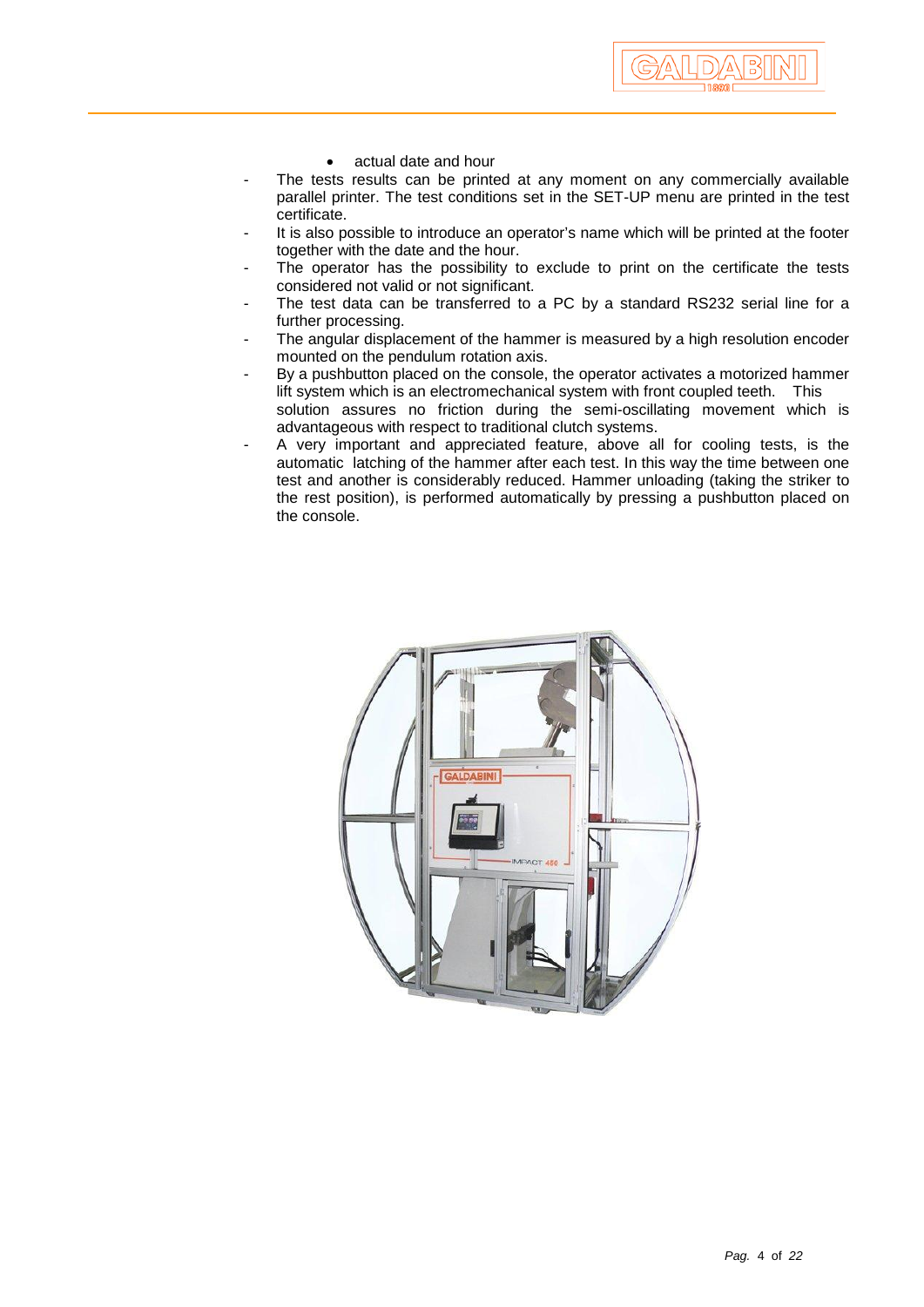

## TIA1.1.5 **"AUTOMATIC IMPACT 750" PENDULUM MACHINE with 750 J max. capacity**

The operation and accuracy features correspond to the UNI EN ISO 148-2 - ISO-R/442 - ASTM E23-00a –JIS B 7722-99 Standards, for impact tests on Charpy specimen according to UNI EN 10045-1.

|           | Current supply              | 230 V/1ph/50 Hz |                |
|-----------|-----------------------------|-----------------|----------------|
|           | Ωr                          | 110 V/1ph/60 Hz |                |
|           | Hooking time                | $<$ 9 sec.      |                |
| $\bullet$ | Installed electric power    | KW.             | 0,6 approx.    |
| $\bullet$ | Weight                      | Kg.             | 1340           |
|           | Environment temperature     | $^{\circ}C$     | $+10$ to $+40$ |
| $\bullet$ | Humidity without condensate | $\%$            | 10 to 90       |
|           | Room lighting               | lux             | 300            |

- The instrument is supplied with an integral barrier of transparent lexan panels and an electrically interlocked door for specimen loading that can be opened only when the pendulum is stopped in rest position. The sloped planes of the barrier allow to convey broken specimens in the same place.
- When the door is open, in addition to the activation of the electric interlock, the operation of the instrument is prevented by a mechanical device activated for further operator safety.
- The instrument has been designed ensuring the maximum safety of the operator by permitting the setting of all the test operations and the loading of the specimens from outside the guard.
- The instrument is suitable to perform resilience tests and resulting analysis of the energy absorbed by a metallic specimen subject to rupture by impact.
- The instrument must be complete with 600 J hammer (see accessories).
- On the basis of the supplied tooling (excluded) Charpy, Izod, traction by impact, Brugger tests are possible.
- The control system includes:
	- LCD graphic display, back lighted, with 240x128 pixels resolution
	- colour membrane keyboard, with 12 keys
	- 32 bit RISC microprocessor system
- At the moment of "power on" Galdabini logo appears for 5 sec. approx.
- The main page displays the actual energy or resilience value in large characters for a better reading of the value. Furthermore, always in this page, the main performed settings are displayed.
- The system can store up to 99 tests.
	- For each test, the following values are stored:
		- the absorbed energy value in Joule
		- the resilience value in Joule/cm2 (referred to specimens unified with section 0,8 cm2)
		- a specimen code of 12 characters
		- the date and the time of the test
- The tests are stored in a permanent memory of the system so they are not lost after the instrument is switched off.
- A SET-UP menu allows to configure the parameters by which the test is performed.
- It is possible to define:
	- the type of the standard: ASTM, UNI-EN or ISO
	- the type of the hammer: CHARPY or IZOD
	- the potential initial energy available (according to the used hammer)
	- if the absorbed Energy or resilience value has to be displayed
	- the temperature of the specimen
	- the specimen section
	- actual date and hour
- The tests results can be printed at any moment on any commercially available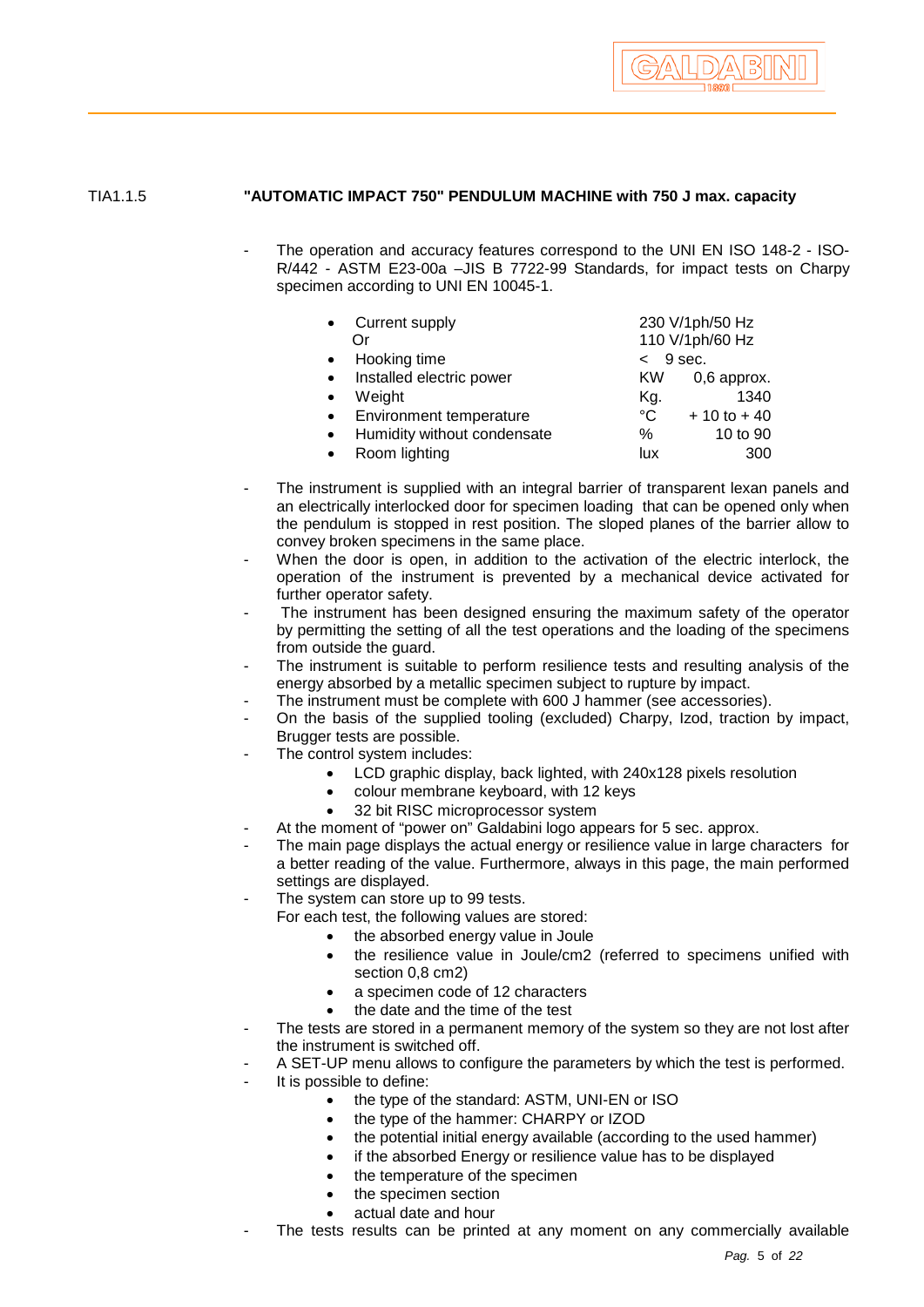parallel printer. The test conditions set in the SET-UP menu are printed in the test certificate.

- It is also possible to introduce an operator's name which will be printed at the footer together with the date and the hour.
- The operator has the possibility to exclude to print on the certificate the tests considered not valid or not significant.
- The test data can be transferred to a PC by a standard RS232 serial line for a further processing.
- The angular displacement of the hammer is measured by a high resolution encoder mounted on the pendulum rotation axis.
- By a pushbutton placed on the console, the operator activates a motorized hammer lift system which is an electromechanical system with front coupled teeth. This solution assures no friction during the semi-oscillating movement which is advantageous with respect to traditional clutch systems.
- A very important and appreciated feature, above all for cooling tests, is the automatic latching of the hammer after each test. In this way the time between one test and another is considerably reduced. Hammer unloading (taking the striker to the rest position), is performed automatically by pressing a pushbutton placed on the console.



- TIA1.2.1.1 **Complete direct calibration according to UNI EN ISO 148-2 and ASTM E 23-00a Standards, and issue of 2 "E.A." (European Accreditation) certificates**
	- NOTE: If, according to the Standards, you require calibration to be done in your plant, we specify that the quoted price are covering the calibration only. Travelling and living expenses of our technician and of the eventual despatch of the necessary tooling are excluded.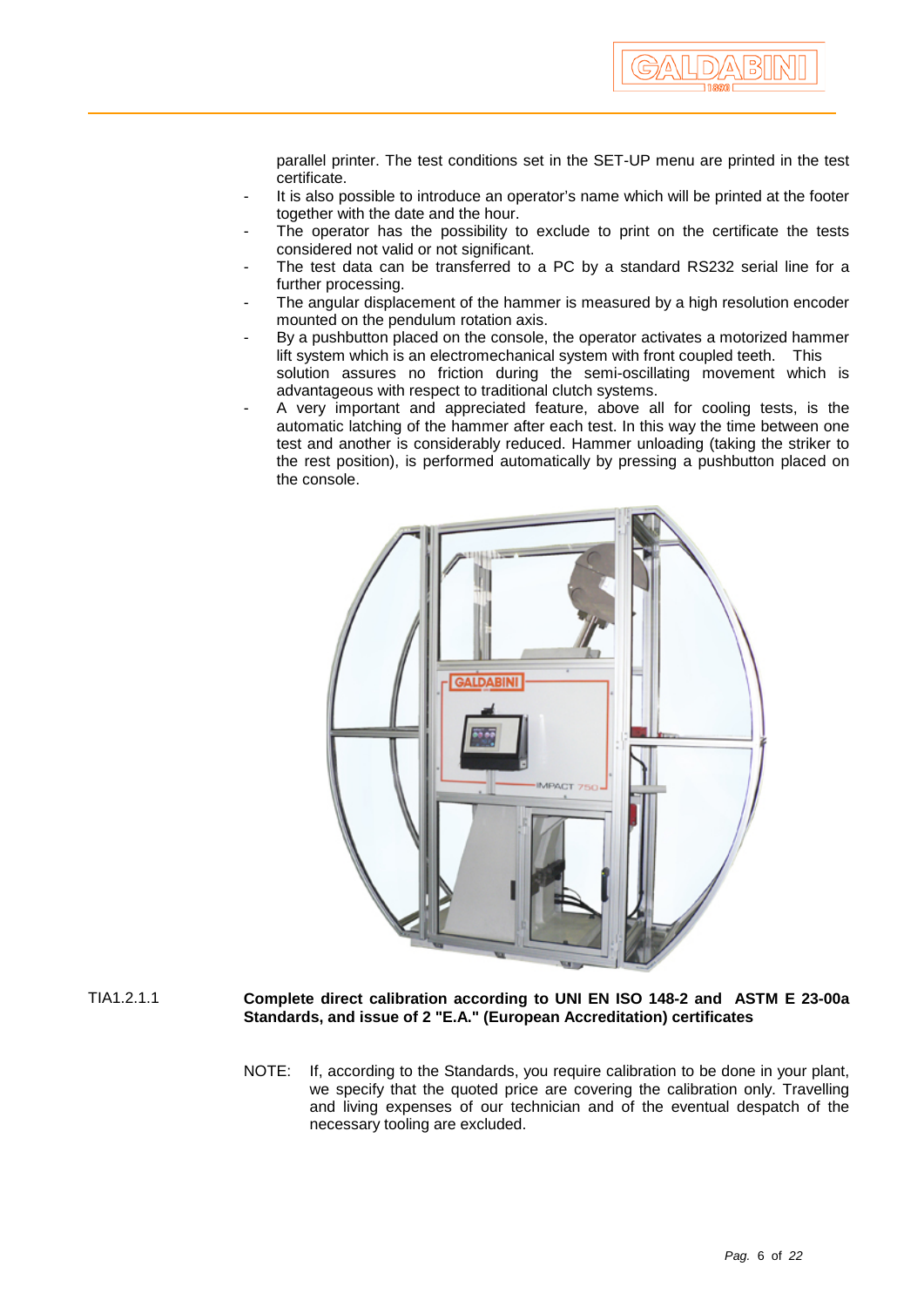

## TIA1.2.1.2 **Direct complete calibration according UNI EN ISO 148-2 Standards, and issue of a "E.A." (European Accreditation) certificate**

NOTE: If, according to the Standards, you require calibration to be done in your plant, we specify that the quoted price are covering the calibration only. Travelling and living expenses of our technician and of the eventual despatch of the necessary tooling are excluded.

### TIA1.2.1.3 **Calibration direct complete according ASTM E 23-00a, and issue of a "E.A. " (European Accreditation) certificate**

NOTE: If, according to the Standards, you require calibration to be done in your plant, we specify that the quoted price are covering the calibration only. Travelling and living expenses of our technician and of the eventual despatch of the necessary tooling are excluded.

### TIA1.2.1.4 **Simplified direct alibration according to UNI EN ISO 148-2 , and issue of a "E.A." (European Accreditation) certificate**

NOTE: If, according to the Standards, you require calibration to be done in your plant, we specify that the quoted price are covering the calibration only. Travelling and living expenses of our technician and of the eventual despatch of the necessary tooling are excluded.

## TIA1.2.1.5 **Indirect calibration, according to UNI EN ISO 148-2 with rupture of 2 sets of sample specimens (excluded) together with direct verification and issue of a "E.A." (European Accreditation) certificate**

- NOTE 1: If, according to the Standards, you require calibration to be done in your plant, we specify that the quoted price are covering the calibration only. Travelling and living expenses of our technician and of the eventual despatch of the necessary tooling are excluded.
- NOTE 2 BCR or NIST test pieces are excluded from this item.
- TIA1.2.2.1 **Set of 5 BCR sample specimens of 30 Joule**
- TIA1.2.2.2 **Set of 5 BCR sample specimens of 60 Joule**
- TIA1.2.2.3 **Set of 5 BCR sample specimens of 80 Joule**
- TIA1.2.2.4 **Set of 5 BCR sample specimens of 120 Joule**

### TIA1.2.3 **Set of NIST sample specimens including 5+5 specimens, available for low and high energy according to the instrument**

Available sets:

- Nº 5 SRMS 2092 low energy specimens
- Nº 5 SRMS 2096 high energy specimens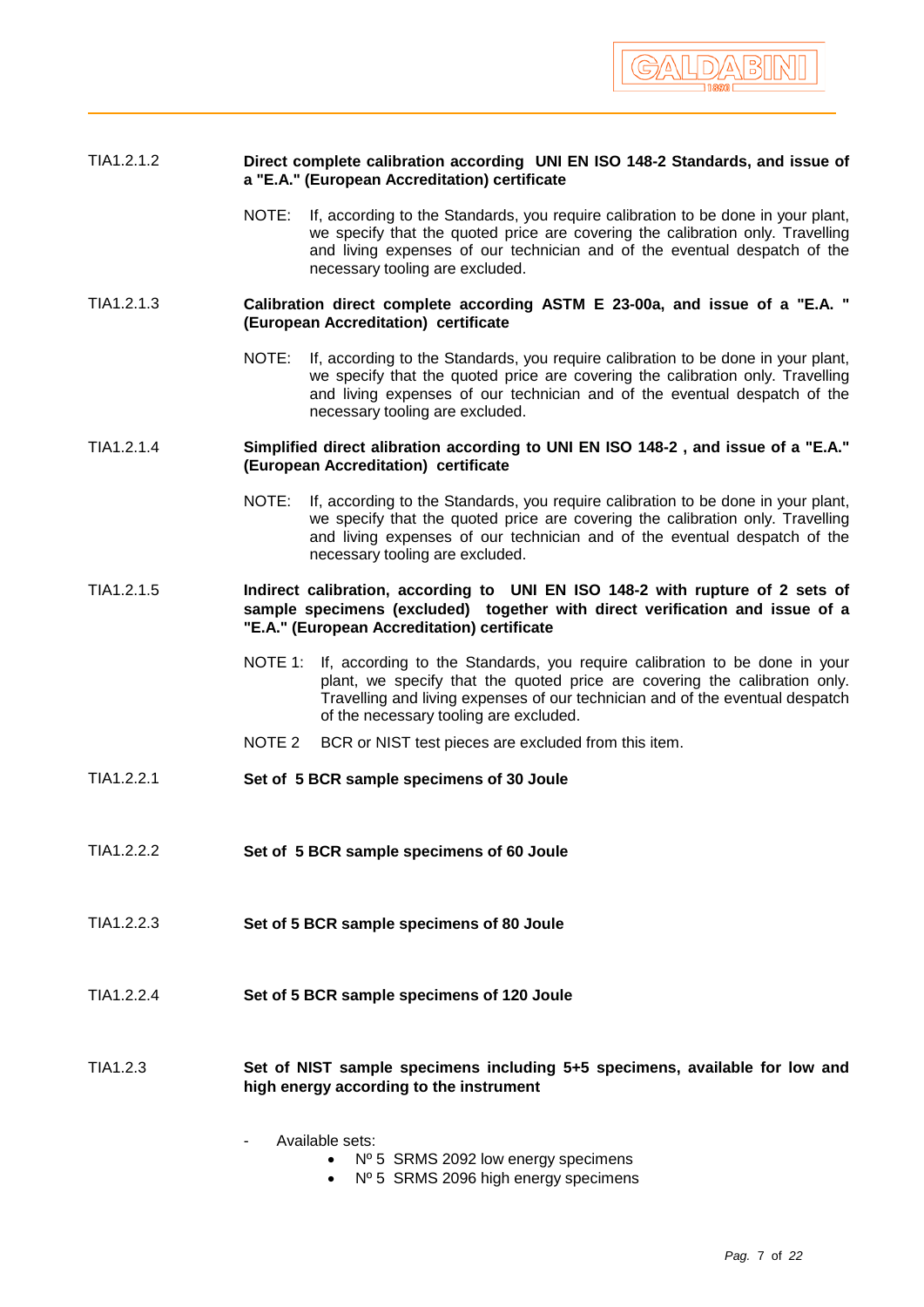# TIA2.1.0 **150 J Charpy hammer**

| $\sim$         | Impact capacity                           | Joule | 150           |
|----------------|-------------------------------------------|-------|---------------|
| $\sim$         | Hammer speed at impact                    | m/sec | $5.5^{\circ}$ |
| $\blacksquare$ | Distance between supports adjustable from | mm.   | 30 to 40      |
|                | Specimen height                           | mm.   | 10            |

- It is necessary to add a striker according to EN / ASTM /JIS.



# TIA2.1.1 **300 J Charpy hammer**

| $\sim$ 10 $\,$  | Impact capacity                           | Joule | 300           |
|-----------------|-------------------------------------------|-------|---------------|
| $\sim$ 10 $\pm$ | Hammer speed at impact                    | m/s   | $5.5^{\circ}$ |
| $\sim$          | Distance between supports adjustable from | mm.   | 30 to 40      |
| $\sim$ 10 $\,$  | Specimen height                           | mm.   | 10.           |

- It is necessary to add a striker according to EN / ASTM / JIS Standards

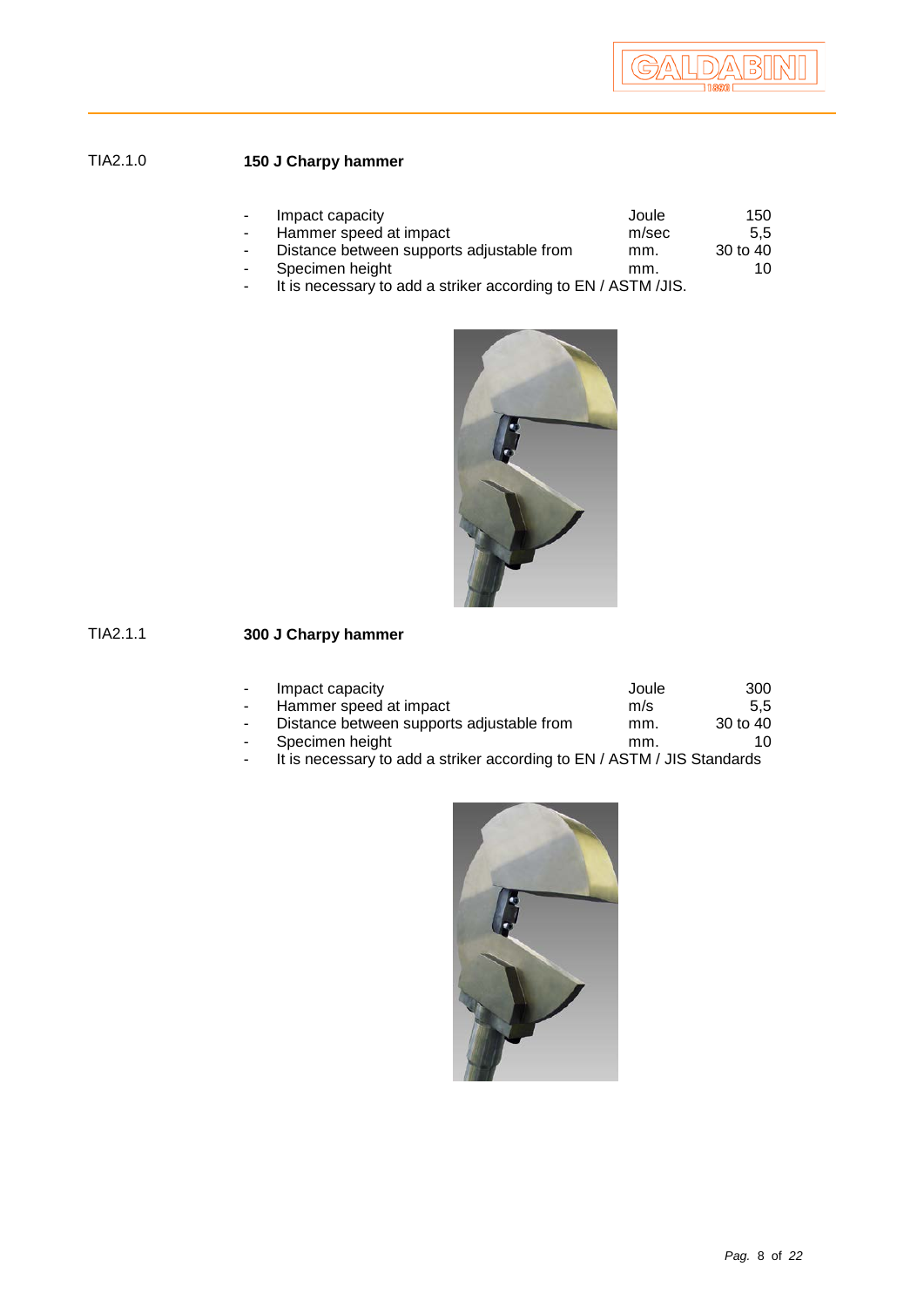# TIA2.1.2 **450 J Charpy hammer**

| $\sim$ 10 $\,$ | Impact capacity                           | Joule | 450           |
|----------------|-------------------------------------------|-------|---------------|
| $\sim$         | Hammer speed at impact                    | m/sec | $5.5^{\circ}$ |
| $\sim$         | Distance between supports adjustable from | mm.   | 30 to 40      |
| $\sim$         | Specimen height                           | mm.   | 10            |

- It is necessary to add a striker according to EN / ASTM / JIS Standards.



# TIA2.1.3 **750 J Charpy hammer**

| Impact capacity | Joule                                                               | 750      |
|-----------------|---------------------------------------------------------------------|----------|
|                 | m/sec                                                               | 5.5      |
|                 | mm.                                                                 | 30 to 40 |
| Specimen height | mm.                                                                 | 10       |
|                 | Hammer speed at impact<br>Distance between supports adjustable from |          |

- It is necessary to foresee a striker according to EN / ASTM /JIS Standards.

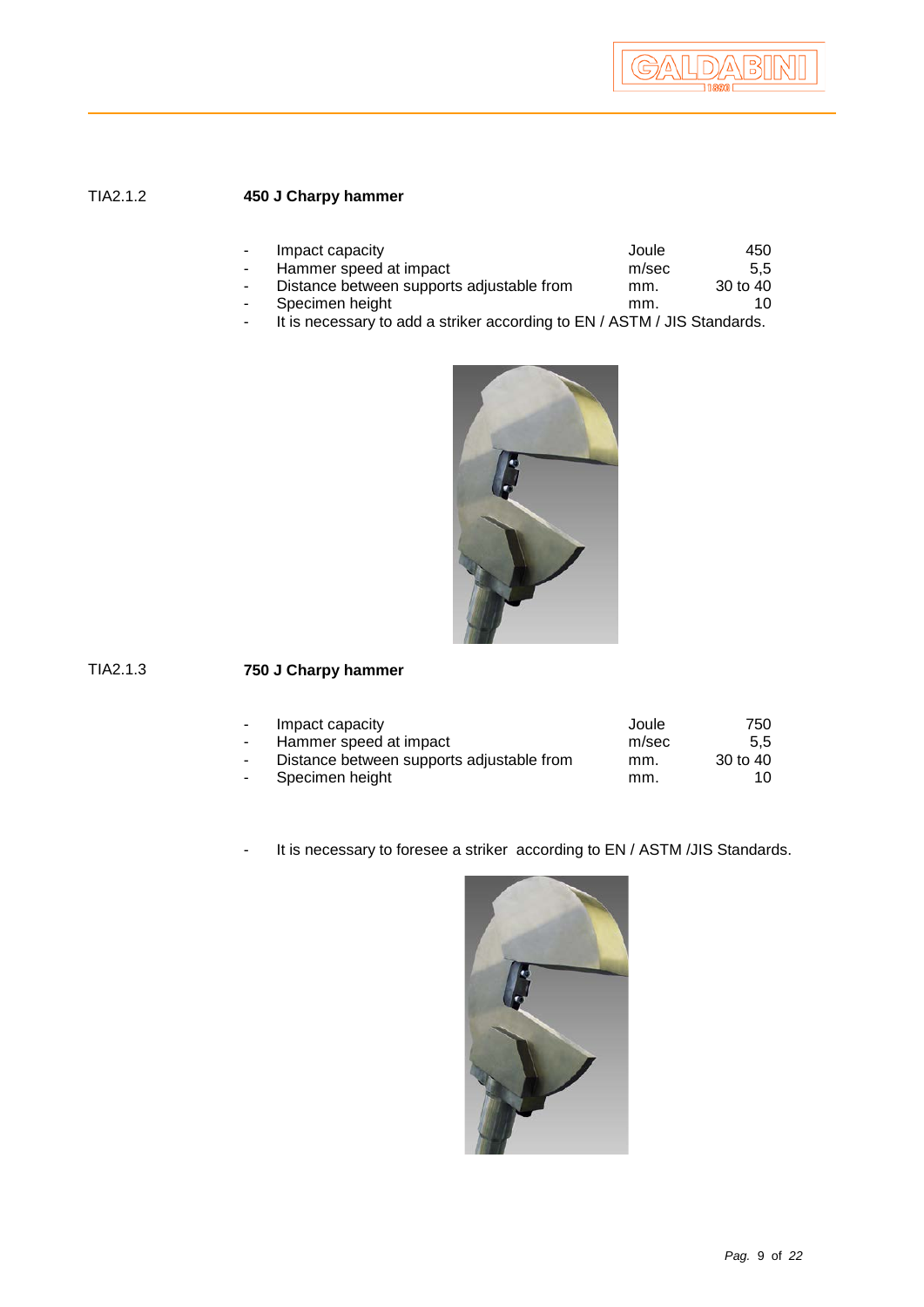

| TIA2.2.0.1 | Striker for tests according to UNI EN ISO 148-2 for hammer of 150 J                                                                           |
|------------|-----------------------------------------------------------------------------------------------------------------------------------------------|
|            | The construction features of the striker and of the anvils are realized to meet the<br>requirements of the different international standards. |
| TIA2.2.0.2 | Striker for tests according ASTM-E-23 for hammer of 150 J                                                                                     |
|            | The construction features of the striker and of the anvils are realized to meet the<br>requirements of the ASTM standards.                    |
| TIA2.2.0.3 | Striker for tests according to JIS B 7722-99 for hammer of 150 J                                                                              |
|            | The construction features of the striker and of the anvils are realized to meet the<br>$\blacksquare$<br>requirements of the JIS Standards.   |
| TIA2.2.1.1 | Striker for tests according to UNI EN ISO 148-2 for hammer of 300 J                                                                           |
|            | The construction features of the striker and of the anvils are realized to meet the<br>requirements of the different international standards. |
| TIA2.2.1.2 | Striker for tests according to ASTM -E 23-00a for hammer of 300 J                                                                             |
|            | The construction features of the striker and of the anvils are realized to meet the<br>requirements of ASTM Standards.                        |
| TIA2.2.1.3 | Striker for tests according to JIS B 7722-99 for hammer of 300 J                                                                              |
|            | The construction features of the striker and of the anvils are realized to meet the<br>requirements of the JIS Standards.                     |
| TIA2.2.2.1 | Striker for tests according to UNI EN ISO 148-2 for hammer of 450 J                                                                           |
|            | The construction features of the striker and of the anvils are realized to meet the<br>requirements of the different international standards. |
| TIA2.2.2.2 | Striker for tests according to ASTM-E-23-00a for hammer of 450 J.                                                                             |
|            | The construction features of the striker and of the anvils are realized to meet the<br>requirements of ASTM Standards.                        |
| TIA2.2.2.3 | Striker for tests according to JIS B 7722-99 for hammer of 450 J                                                                              |
|            | The construction features of the striker and of the anvils are realized to meet the<br>requirements of the JIS Standards.                     |
| TIA2.2.3.1 | Striker for tests according to UNI EN ISO 148-2 for striker of 750 J                                                                          |
|            | The construction features of the striker and of the anvils are realized to meet the<br>requirements of the different International Standards. |
| TIA2.2.3.2 | Striker for tests according to ASTM E-23-00a for hammer of 750 J                                                                              |
|            | The construction features of the striker and of the anvils are realized to meet the<br>requirements of ASTM Standards.                        |
| TIA2.2.3.3 | Striker for tests according to JIS B 7722-99 for hammer of 750 J                                                                              |
|            | The construction features of the striker and of the anvils are realized to meet the<br>requirements of the JIS Standards.                     |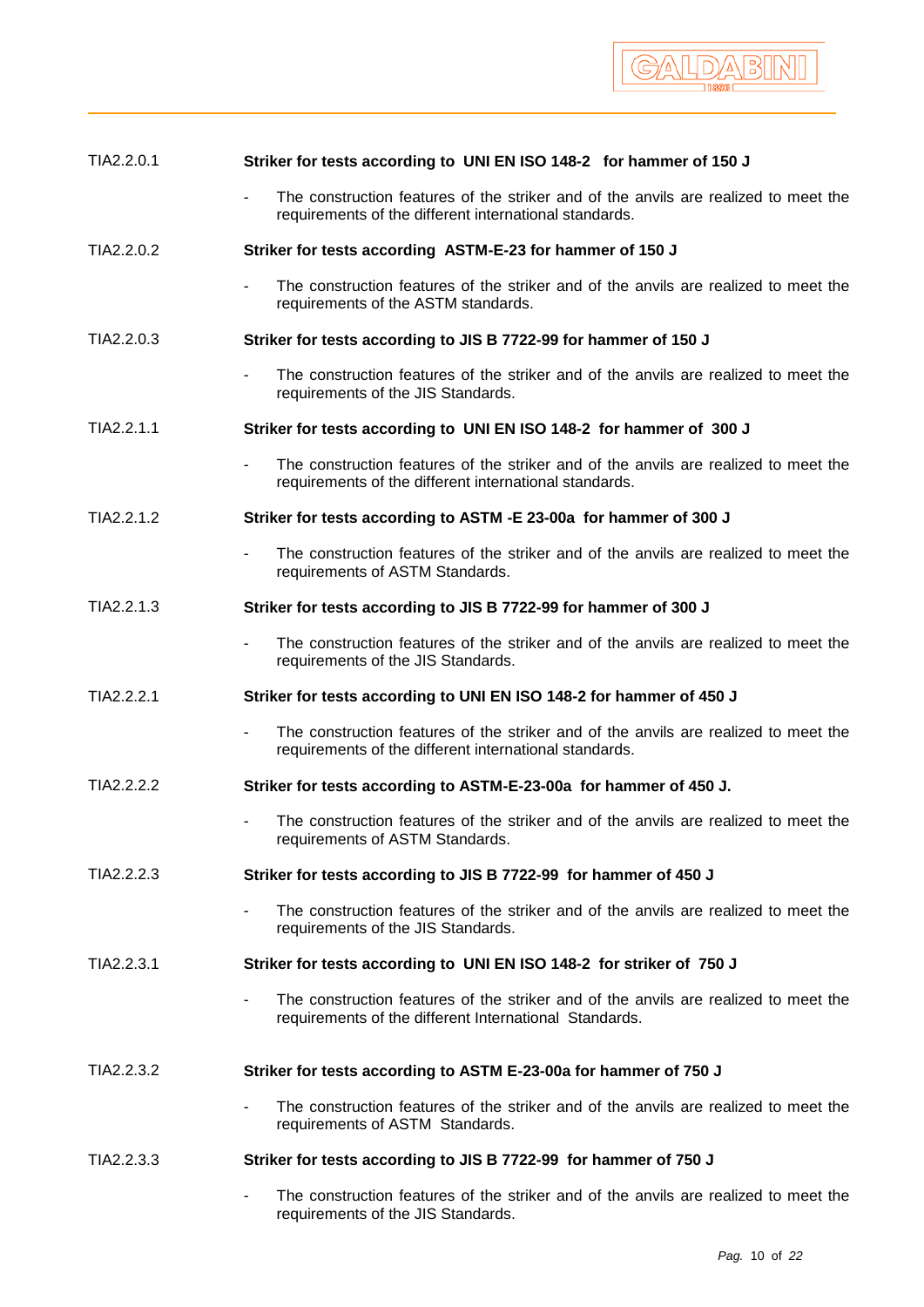

### TIA2.3.1 **150/300/450 J. Test supports Charpy according to UNI EN ISO 148-2 and ASTM-E23 Standards**

- For IMPACT of 150, 300, 450 J.
- To be completed with inserts Item 2.3.1.1

TIA2.3.1.1 **High Strength Charpy Inserts**

The very good mechanical characteristics allow to obtain high resistance in time in order to avoid wearing and damages of the supports of the specimen which discharges its energy on the supports when subject to the mechanical shock of resistance.





- For IMPACT of 600 and 750 J.
- To be completed with inserts Item 2.3.2.1

## TIA2.3.2.1 **High Strenght Charpy Inserts**

The very good mechanical characteristics allow to obtain high resistance in time in order to avoid wearing and damages of the supports of the specimen which discharges its energy on the supports when subject to the mechanical shock of resistance.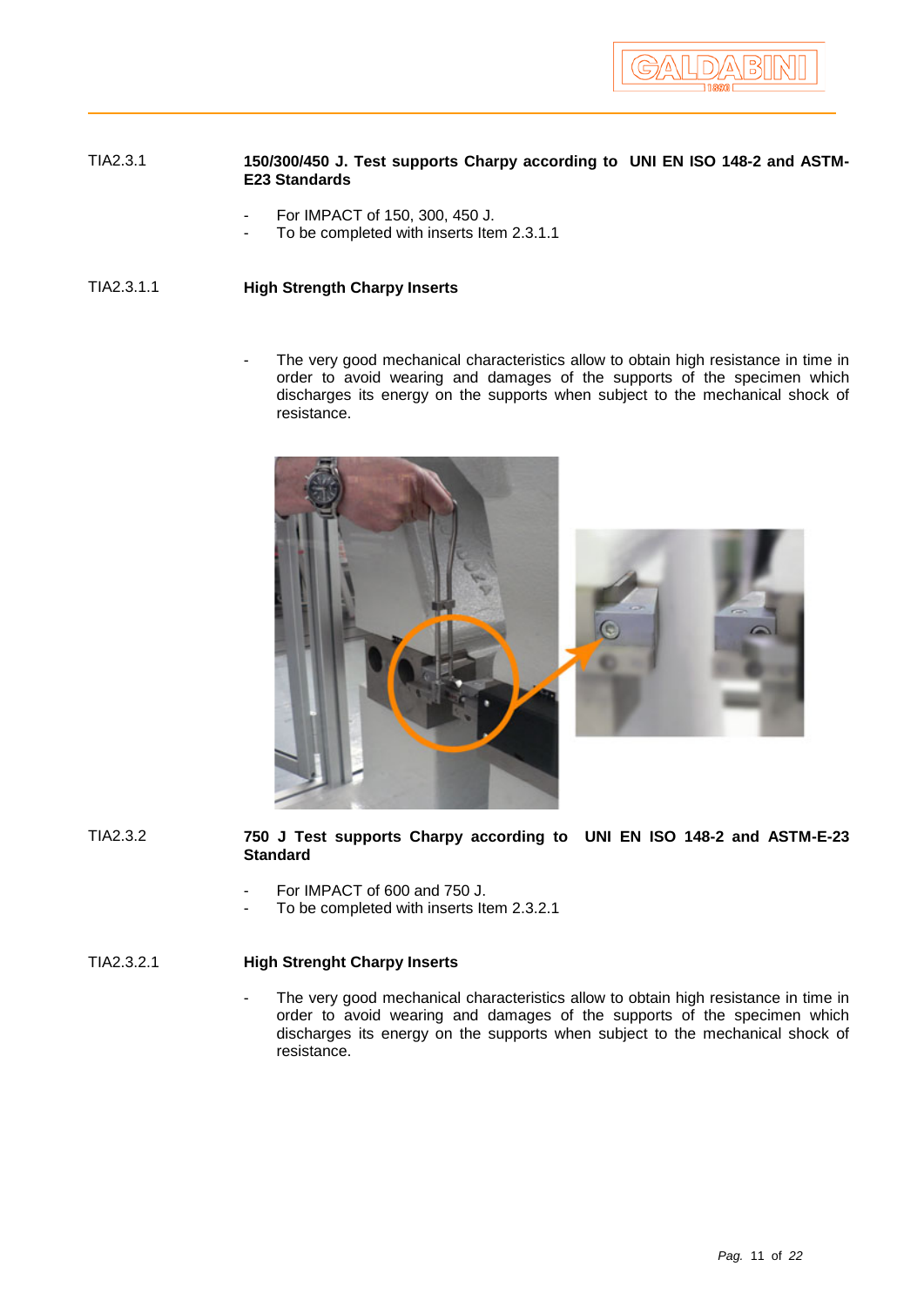

# TIA2.3.3 **Spacers for Charpy samples 7,5x10x55 mm. or 5x10x55 mm - Each sample size**

- Dimensions mm 7,5 x 7,5 x 7,5 x 7,5 x 7,5 x 7,5 x 7,5 x 7,5 x 7,5 x 7,5 x 7,5 x 7,5 x 7,5 x 7,5 x 7,5 x 7,5 x 7,5 x 7,5 x 7,5 x 7,5 x 7,5 x 7,5 x 7,5 x 7,5 x 7,5 x 7,5 x 7,5 x 7,5 x 7,5 x 7,5 x 7,5 x 7,5 x 7,5 x 7,5 x 7,

| mm | 7,5 x 10 x 55           |
|----|-------------------------|
| mm | $5 \times 10 \times 55$ |

## TIA2.4 **IZOD set of 300 J, consisting of hammer and ASTM specimens support**

Interchangeable with other hammers, equipped with the relevant specimen holder.(For specimens with square section 10x10 mm, type "D" and "X" - ASTM E23-00a Standard).



# TIA2.4.1 **Support for IZOD round specimens type Y and Z Ø 11,43 mm**

- Suitable for round specimens IZOD type "Y" and "Z" Ø 11,43 mm
- According to ASTM E23-00a Standard.

TIA2.5.2 **Attachment for indirect tensile tests**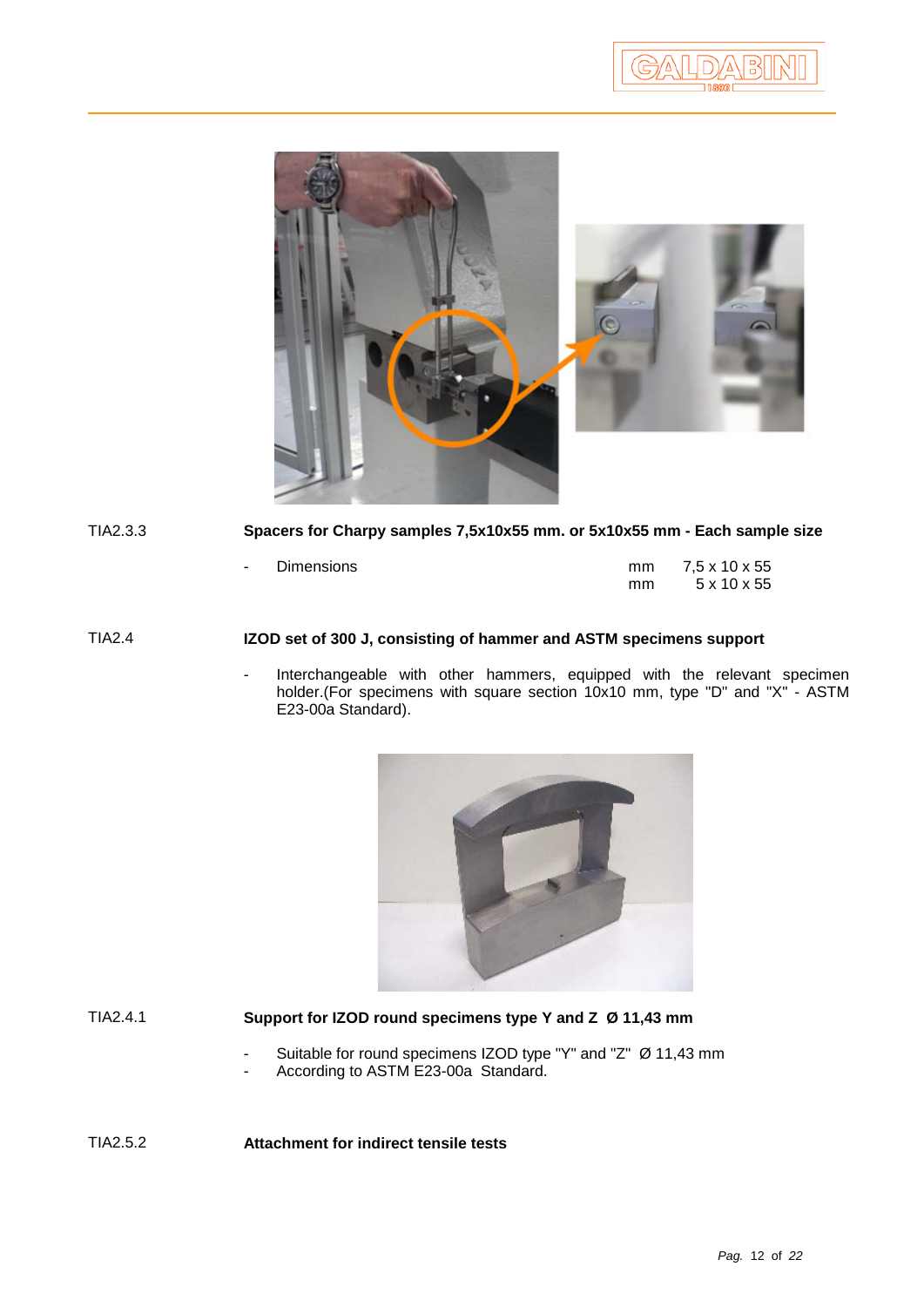### TIA2.7 **Pliers acc. to ASTM-E 23 for specimen aut. positioning and centering on supports (suitable for tests on room temperature, high and low temperature)**

Suitable also for the picking up of the specimens from cryostats and/or a hot/cold box.



TIA2.8 **Pliers for the positioning of the specimens on the supports - The centering device is recommended with this option 2.8.1**

- Suitable also for the picking up of the specimens from cryostats and/or a hot/cold box
- We advise the use of the automatic centering device (Item 2.8.1) with this option.



TIA2.8.1 **Automatic specimen centering device, centering on specimen-end, automatically activated at door closing**

- This comprises a retractable arm which is active on door opening and de-activated when door is closed.
- This allows the operator to position the test sample with considerable speed and so reach the 5 second complete loading cycle.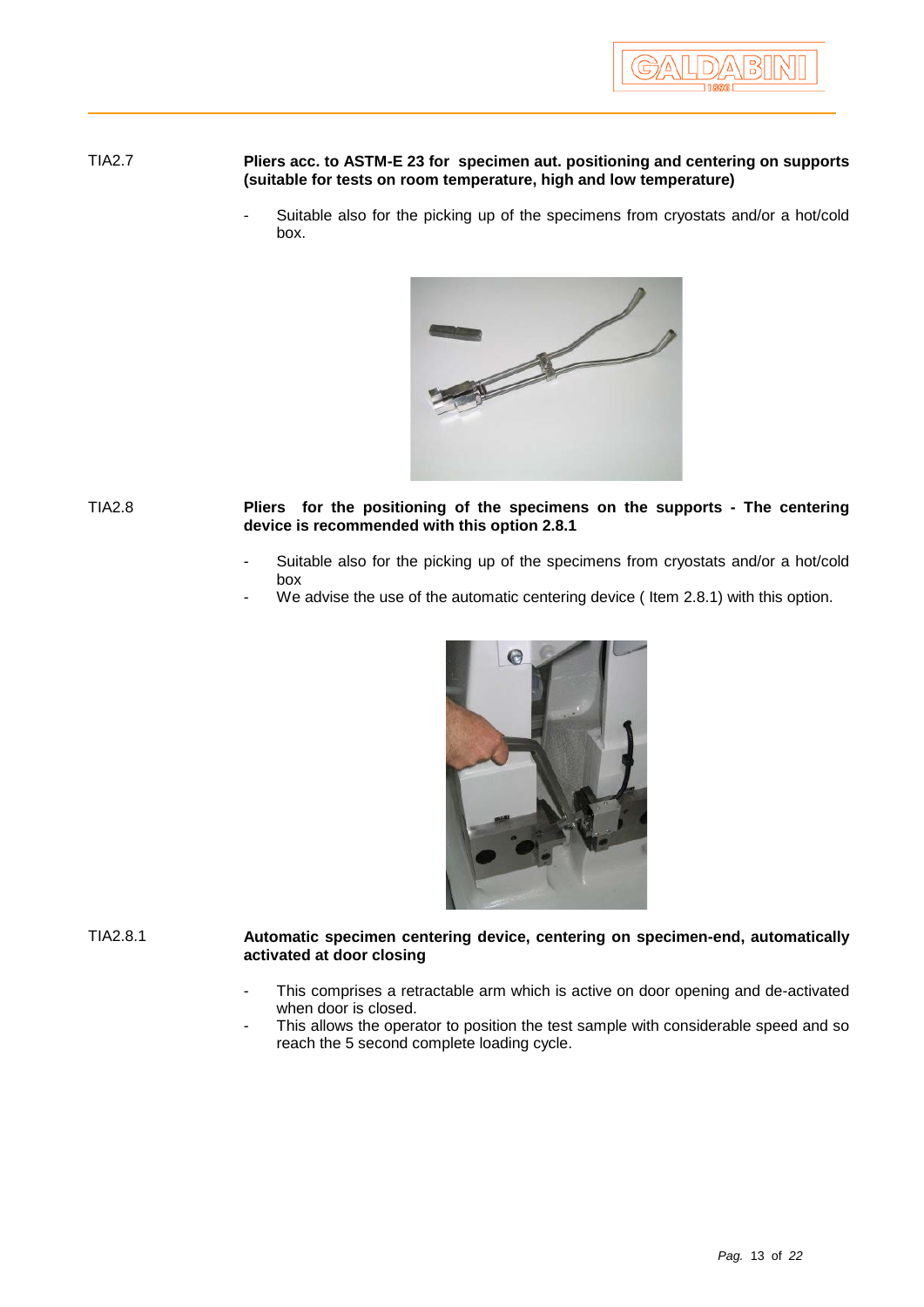|D)/<u>^</u>\|B}||



TIA2.8.2 **Automatic specimen centering device, on sample V notch, automatically activated at door opening/closing**



- This comprises a V notch centering which is active on door opening and deactivated when door is closed.
- This allows the operator to position the test sample with considerable speed and so reach the 5 second complete loading cycle.

| <b>TIA2.9</b> | Protection guard rear door with folding opening, complete with safety electric<br>interlock                                                                                                                                              |
|---------------|------------------------------------------------------------------------------------------------------------------------------------------------------------------------------------------------------------------------------------------|
|               | The rear door with electrically interlocked opening helps the operator in the<br>٠<br>operations required for hammer and/or striker replacement. The standard<br>pendulum machine is equipped with rear shell screwed to the main guard. |
| TIA3.1.2      | Software to acquire, store and display the data transmitted from IMPACT 300 - 450<br>$-750$ to a PC                                                                                                                                      |

- Program to receive the data transmitted from IMPACT, allowing to:
	- Display and print the results of the performed tests.
		- Store, for each test, up to 10 specimen data
		- Statistic control permitting the graphic display of the test results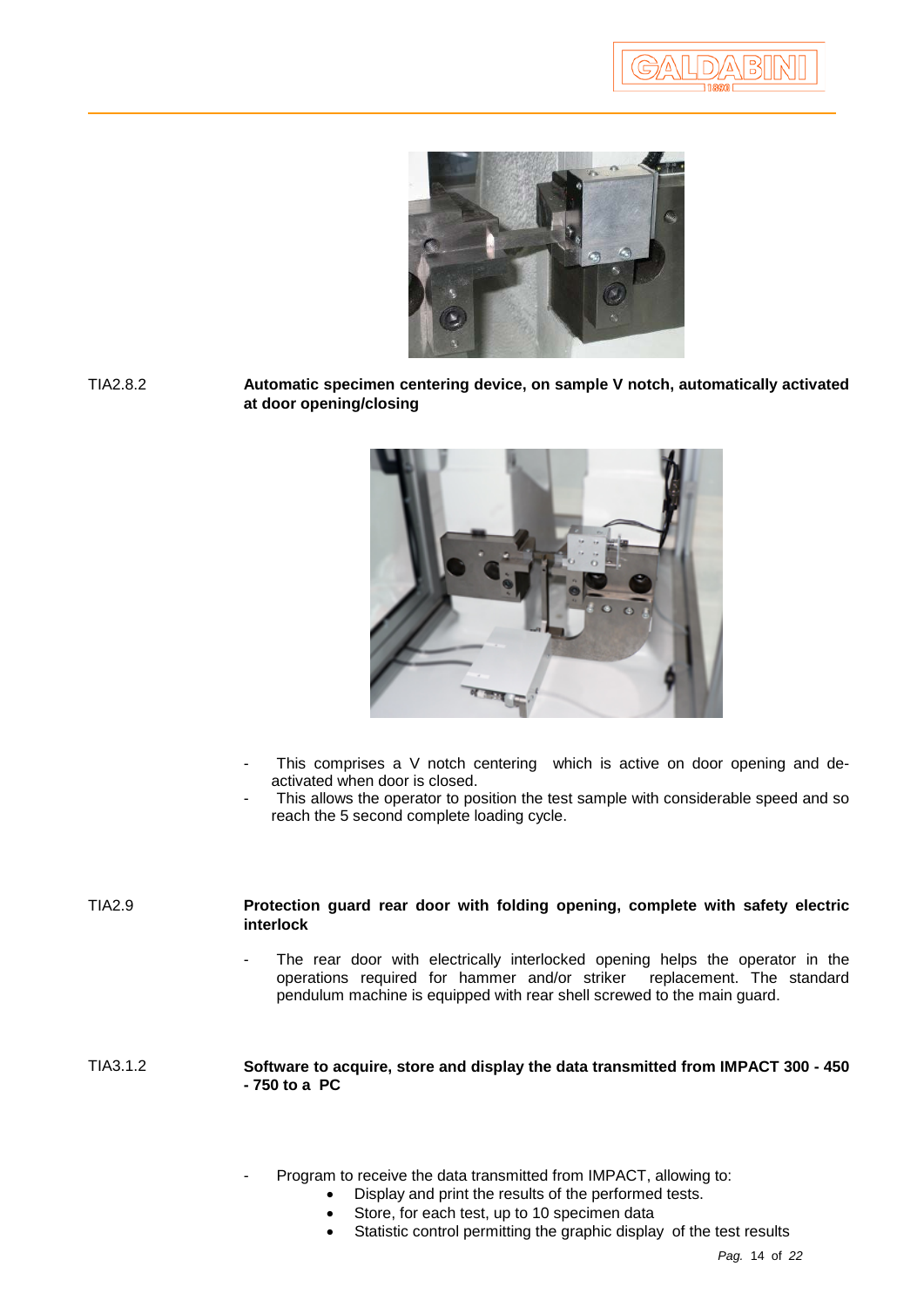

- Store batches of tests in file log. Inside a log, it is possible to store data of batch description (up to 10 lines)
- Min. requirements of the PC (not included):
	- Operation system WINDOWS NT, WINDOWS XP
		- HD 1 GB
		- RAM 8 Mb
		- CD Rom
		- Video board SVGA
		- Free serial door COM1 (9 pin) for the connection with the IMPACT pendulum hammer
		- Installed mouse

## TIA3.1.3 **Instrumentation Package for dynamic analysisi of absorbed energy**

The package comprises:

- Instrumented package for Charpy tests.
- Striker fitted with strain guage transducer to acquire data relative to the impact on a test piece transmitted to an external software package which calculates results.
- Sample holders and supports
- Electronics for signal conditioning
- Test management software to:
	- Collect and display test data
	- Print test certificate
	- Create, store and recall a test archive
	- Statistical analysis of tests
	- Export data in Excel format
	- Verification of the strain gauge used
- This package of hardware and software used with the IMPACT 300 or 450 allows instrumented impact tests to be performed and to see the curve of the force of impact in relation to the displacement with flexion of the test piece.
- The instrumented test gives a graph of Load/time which can be viewed in a X/Y diagram expressed in kN/time
- A strain gauge signal conditioning card with 16 bit resolution and acquisition rate of 250 kHz is located inside a PC free slot.
- The card also functions as a source for trigger, pre-trigger and post-trigger signals, provides filtering and memory of points of the curve, meeting needs of Charpy test according to UNI EN ISO 14556:2003.

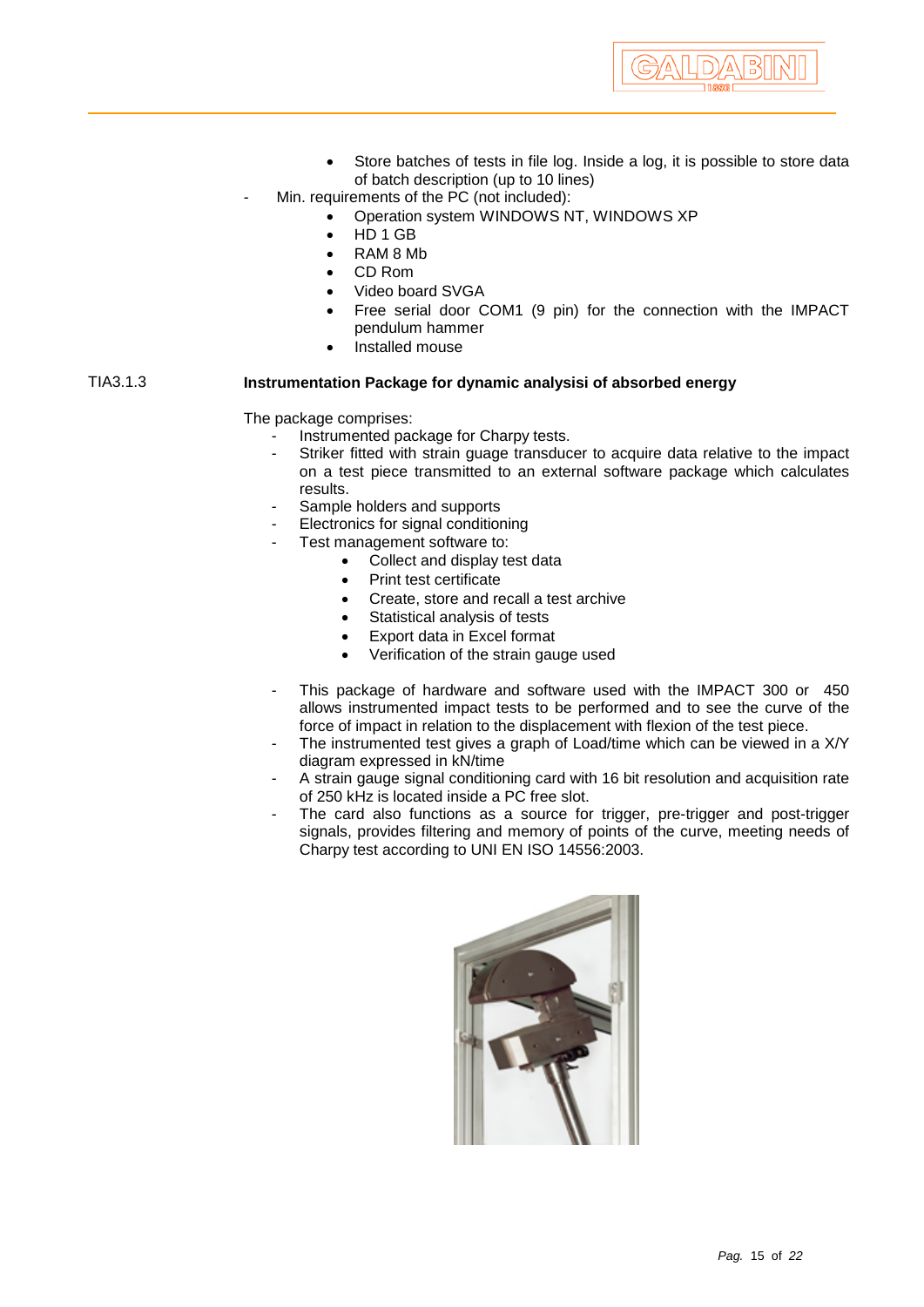

## TIA4.1 **Cooling chamber for low temperature testing up to -80°C**

- Internal dimensions mm. 125 x 125 x 180 h. (Other on request)
- Cooling chamber allows to bring impact specimens to a low temperature. It includes a container and a thermo-insulated lid with a hole for the insertion of the digital thermometer.
- Built in stainless steel with polyurethane thermal insulator allowing a very good thermal insulation.
- It allows cooling of many specimens in its body.



## TIA4.2 **Dry ice generator**

- Produces dry ice (solid carbon dioxide), starting from a liquid CO2 bottle.
- Produces dry ice (solid carbon dioxide), starting from a liquid CO2 bottle.
- The dry ice tablets weigh about 100 g each.

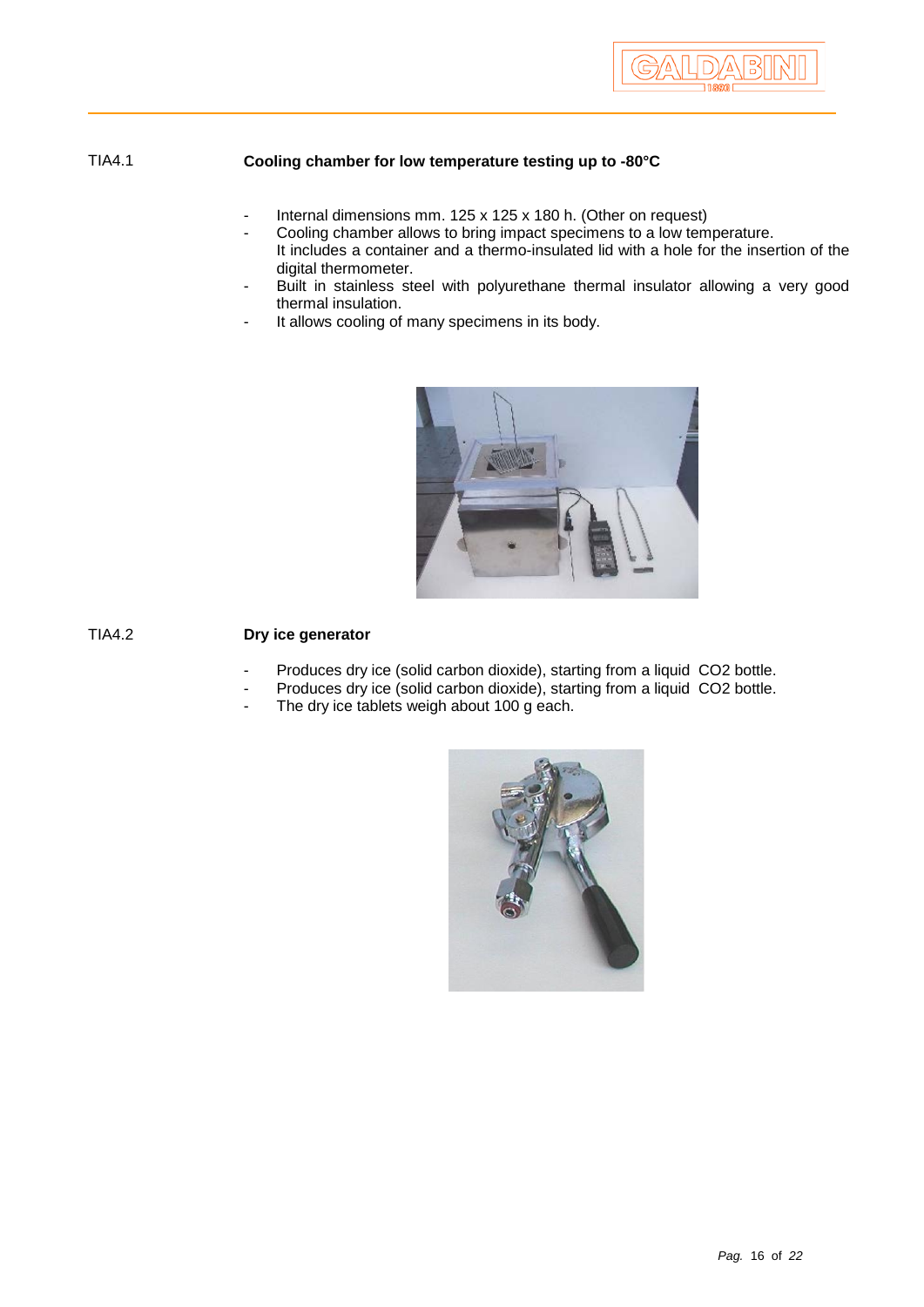

# TIA4.3.1 **Portable indicator of temperature - 60°C**

- Temperature range: -60 °C +400 °C



TIA4.3.2 **Portable indicator of temperature - 200°C**

- Temperature range: -200 °C +200 °C

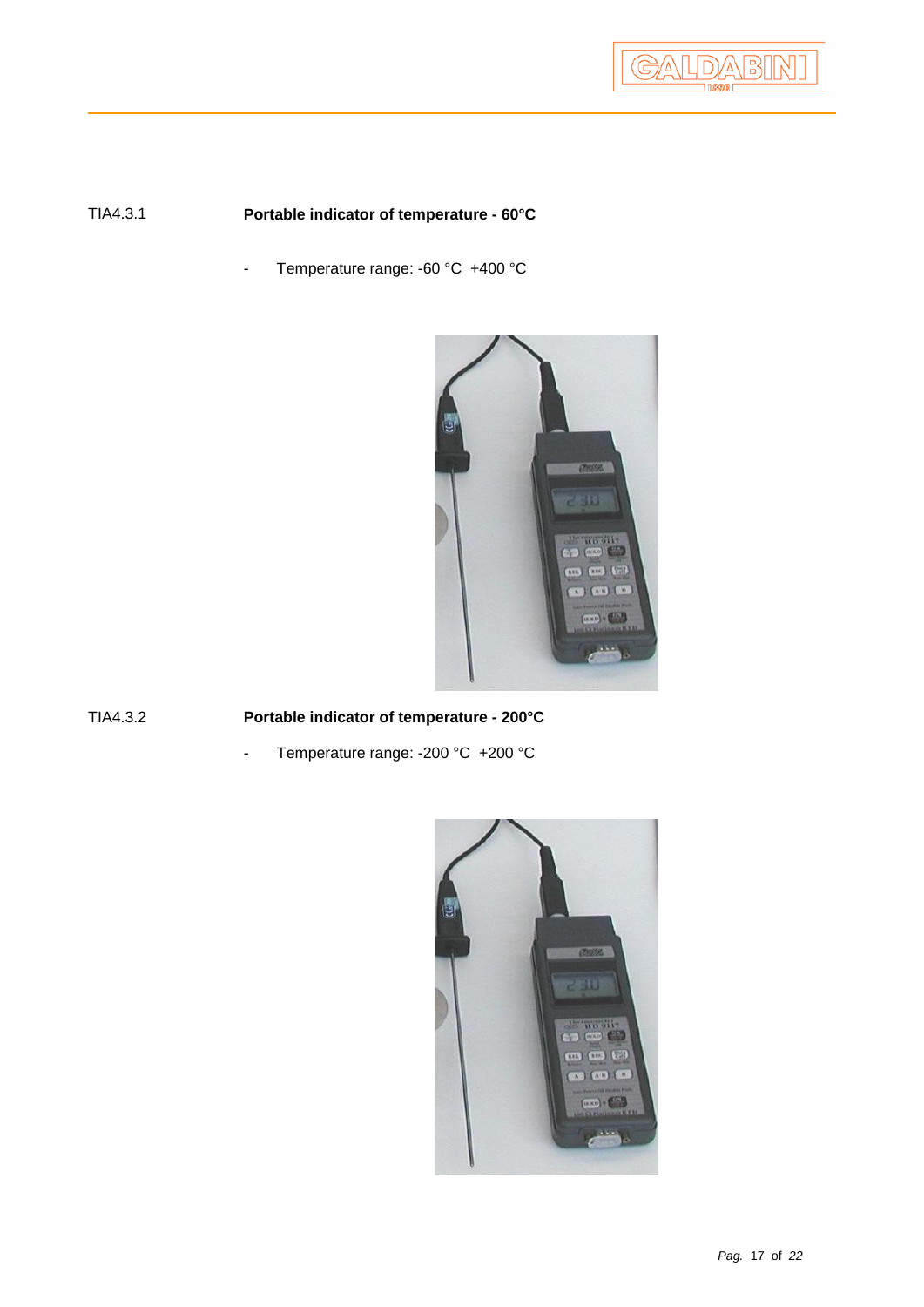## TIA4.3.3 **Automatic refrigerated circulator system for Charpy/Izod specimen cooling, up to - 50°/+200 °C**

| Working temperature range                                                 | °C   | $-50/+200$ |
|---------------------------------------------------------------------------|------|------------|
| Temperature stability<br>$\bullet$                                        | °C   | $\pm 0.02$ |
| Interface RS 232 / 485<br>$\bullet$                                       |      |            |
| Security class 3<br>$\bullet$                                             |      |            |
| Dimensions:                                                               |      |            |
| Height<br>$\bullet$                                                       | mm   | 180        |
| Width<br>$\bullet$                                                        | mm   | 120        |
| Depth<br>$\bullet$                                                        | mm   | 150        |
| Weight<br>$\bullet$                                                       | ~ ka | 58         |
| The system can cool or heat specimens using an automatic conditioning sys |      |            |

- The system can cool or heat specimens using an automatic conditioning system
- Large basin depth to store many samples
- Proportional control of the cooling capability
- Display resolution 0,01°C
- Display LED+LCD back lighted with automatic controlled instructions
- Integrated programmer for 6 profiles / 60 sections each



TIA4.3.3.1 Automatic refrigerated circulator system for Charpy/Izod specimen cooling, up to - 90°/+100 °C

Automatic refrigerated circulator system for Charpy/Izod specimen cooling, up to - 90°/+100 °C

- The system can cool or heat specimens using an automatic conditioning system
- Large basin depth to store many samples
- Proportional control of the cooling capability
- Display resolution 0,01°C
- Display LED+LCD back lighted with automatic controlled instructions
- Integrated programmer for 6 profiles / 60 sections each
- Features:

|             | Working temperature range | °C   | $-90/+100$ |
|-------------|---------------------------|------|------------|
|             | Temperature stability     | °C   | ±0,02      |
|             | Interface RS 232 / 485    |      |            |
|             | Security class 3          |      |            |
| Dimensions: |                           |      |            |
|             | Height                    | mm   | 550        |
| $\bullet$   | Width                     | mm   | 610        |
| $\bullet$   | Depth                     | mm   | 900        |
| $\bullet$   | Weight                    | ~ ka | 120        |
|             |                           |      |            |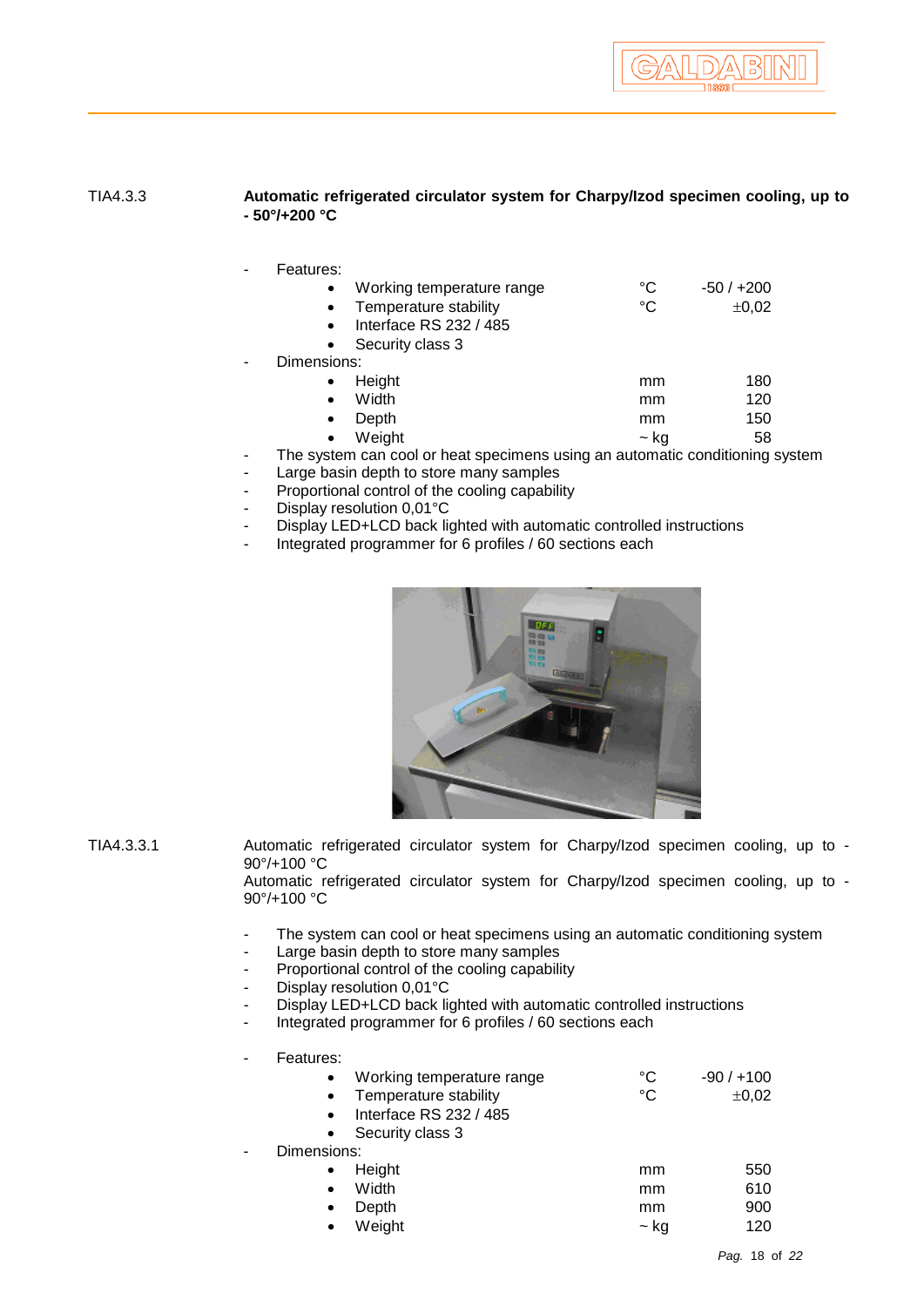

TIA5.1.1 **Manual broaching press, intended for bench mounting to perform notches on Charpy and Izod specimens**

Machine dimensions

| (height- width - depth): | mm | 635-432-178 |
|--------------------------|----|-------------|
|                          |    |             |

- 
- Weight  $\sim$  kg  $\sim$  20
- Robust construction and intended for bench mounting.
	- A rack with guide enables an alignment of the broach with respect to the specimen and the axial load application.
- An hand vice for fixing the specimen is built onto the machine body.



## TIA5.1.2.1 **Broach for "V" notch - 2 mm depth**

- depth 2 suitable for specimens with 10x10 mm square section, according to EN 10045/1 and ASTM-E 23-00a Standards.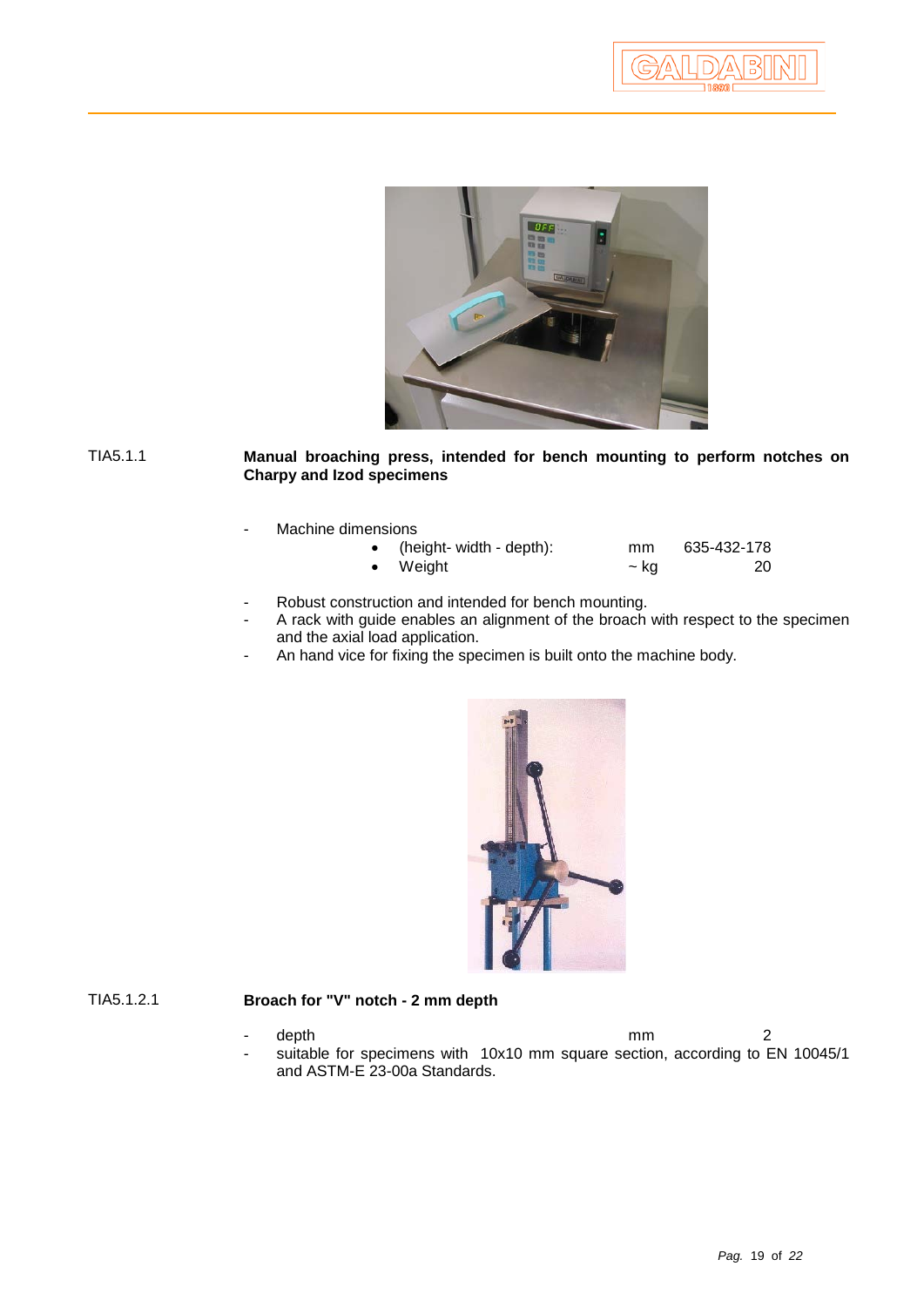|            | The tool is suitable to perform notches on materials with max. 42 Rockwell "C"                                                                                                                                                                                                                                                                                                                                                                                                                  |                                                             |
|------------|-------------------------------------------------------------------------------------------------------------------------------------------------------------------------------------------------------------------------------------------------------------------------------------------------------------------------------------------------------------------------------------------------------------------------------------------------------------------------------------------------|-------------------------------------------------------------|
| TIA5.1.2.2 | Broach for "V" notch - 3,3 mm depth - IZOD type Z                                                                                                                                                                                                                                                                                                                                                                                                                                               |                                                             |
|            | depth<br>$\overline{\phantom{a}}$<br>for IZOD round specimens diam. 11,43 mm, "Z" type, according to ASTM-E 23-00a<br>Standard.<br>The tool is suitable to perform notches on materials with max. 42 Rockwell"C"                                                                                                                                                                                                                                                                                | 3,3<br>mm                                                   |
| TIA5.1.2.3 | Broach for "U" notch - 5 mm depth                                                                                                                                                                                                                                                                                                                                                                                                                                                               |                                                             |
|            | depth<br>٠<br>for Charpy specimens with 10x10 mm square section, according to EN 10045/1<br>and ASTM-E 23-00a Standards.<br>for Charpy specimens with 10x10 mm square section, according to EN 10045/1<br>٠<br>and ASTM-E 23-00a Standards.<br>The tool is suitable to perform notches on materials with max. 42 Rockwell "C"<br>This broach notches in 2 operations to minimise the required effort and it is<br>$\blacksquare$<br>supplied with the necessary spacers for the second cutting. | 5<br>mm                                                     |
| TIA5.1.3.1 | Tooling for more V" notches - 2 mm depth - IZOD type X                                                                                                                                                                                                                                                                                                                                                                                                                                          |                                                             |
|            | Depth<br>۰<br>Suitable for IZOD specimens with 10x10 mm. square section, "X" type - Standard<br><b>ASTM E23-00a</b><br>The tool is suitable to perform notches on materials with max. 42 Rockwell "C"<br>Constituted by a special positioning plate, provided with three holes and a<br>reference pin, at regular intervals.                                                                                                                                                                    | 2<br>mm                                                     |
| TIA5.2.1.1 | Standard motorized machine to perform notches on Charpy and Izod specimens                                                                                                                                                                                                                                                                                                                                                                                                                      |                                                             |
|            | Notching time:<br>$\blacksquare$<br>Machine dimensions (height-width-depth)<br>(without broach):<br>Weight:<br>Robust construction<br>Hand vice for specimen fixing is built onto the machine.<br>Controls by pushbuttons<br>Operating with a single phase electric motor, 220 V./50 Hz. -<br>It is suitable for Charpy and IZOD specimens.                                                                                                                                                     | 17<br>$\sim$ sec.<br>1037-457-333<br>mm<br>105<br>$\sim$ kg |
|            | <b>MILLER</b>                                                                                                                                                                                                                                                                                                                                                                                                                                                                                   |                                                             |

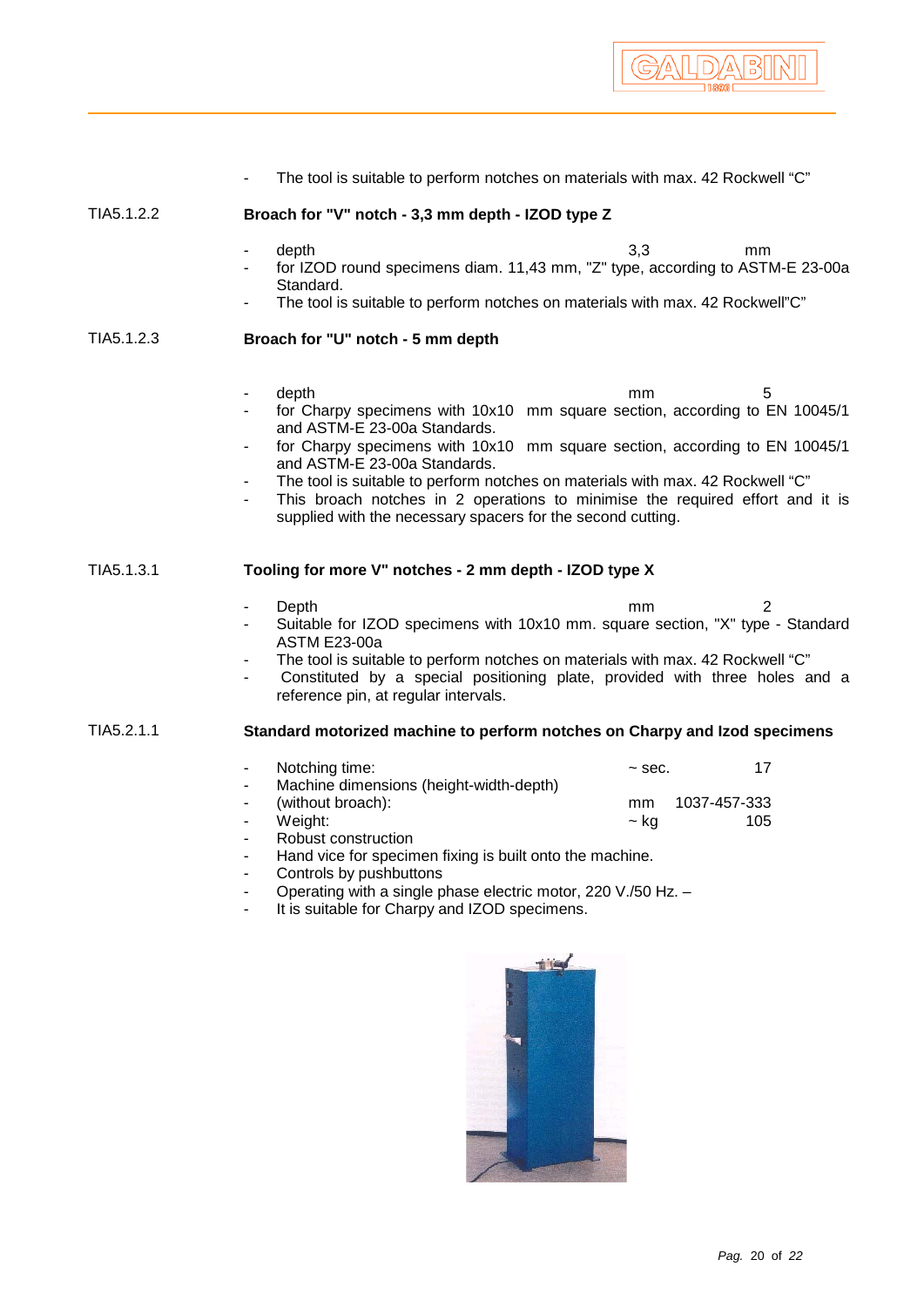# TIA5.2.1.2 **Motorized machine with adjustable notching speed to make notches on Charpy and Izod specimens**

|            | Notching time:                                                                                                                                                                                                                                         | 17<br>$\sim$ sec.                      |
|------------|--------------------------------------------------------------------------------------------------------------------------------------------------------------------------------------------------------------------------------------------------------|----------------------------------------|
|            | Machine dimensions:<br>(height-width-depth)(without broach):<br>Weight:                                                                                                                                                                                | 1037-457-333<br>mm<br>$\sim$ kg<br>140 |
|            | Robust construction<br>$\overline{\phantom{a}}$<br>Hand vice for specimen fixing is built onto the machine.<br>$\overline{\phantom{a}}$                                                                                                                |                                        |
|            | Controls by pushbuttons<br>٠<br>Operating with a single phase electric motor, 220 V./50 Hz. -<br>-<br>It is suitable for Charpy and IZOD specimens.                                                                                                    |                                        |
|            | It allows to extend the broach life in case of very hard specimens (up to 42 HRC)                                                                                                                                                                      |                                        |
| TIA5.2.2.1 | Broach for "V" notch - 2 mm depth                                                                                                                                                                                                                      |                                        |
|            | depth<br>$\qquad \qquad \blacksquare$<br>Suitable for specimens with 10x10 mm square section, according to EN 10045/1<br>and ASTM-E 23-00a Standards.<br>Suitable for specimens with 10x10 mm square section, according to EN 10045/1<br>٠             | 2<br>mm                                |
|            | and ASTM-E 23-00a Standards.<br>The tool is suitable to perform notches on materials with max. 42 Rockwell"C"<br>۰                                                                                                                                     |                                        |
| TIA5.2.2.2 | Broach for "V" notch - 3,3 mm depth - IZOD type Z                                                                                                                                                                                                      |                                        |
|            | Depth<br>$\qquad \qquad \blacksquare$                                                                                                                                                                                                                  | 3,3<br>mm                              |
|            | Suitable for IZOD round specimens diam. 11,43 mm, "Z" type, according to ASTM-<br>E 23-00a Standards.                                                                                                                                                  |                                        |
|            | The tool is suitable to perform notches on materials with max. 42 Rockwell "C"                                                                                                                                                                         |                                        |
|            |                                                                                                                                                                                                                                                        |                                        |
| TIA5.2.2.3 | Broach for "U" notch - 5 mm depth                                                                                                                                                                                                                      |                                        |
|            | Depth<br>-                                                                                                                                                                                                                                             | mm<br>5                                |
|            | for Charpy specimens with 10x10 mm square section, according to EN 10045/1 and<br>ASTM-E 23-00a Standards.                                                                                                                                             |                                        |
|            | for Charpy specimens with 10x10 mm square section, according to EN 10045/1 and<br>ASTM-E 23-00a Standards.                                                                                                                                             |                                        |
|            | The tool is suitable to perform notches on materials with max. 42 Rockwell "C"<br>This broach notches in 2 operations to minimise the required effort and it is<br>$\overline{\phantom{m}}$<br>supplied with the spacers necessary for the second cut. |                                        |
| TIA5.2.3.1 | Tooling for more "V" notches - 2 mm depth - IZOD type X                                                                                                                                                                                                |                                        |
|            | depth<br>Suitable for IZOD specimens with 10x10 mm square section, "X" type - ASTM E23-                                                                                                                                                                | 2<br>mm                                |
|            | 00a Standard,<br>The tool is suitable to perform notches on materials with max. 42 Rockwell "C"<br>Constituted by a special positioning plate, with 3 holes and reference pin, at regular<br>intervals.                                                |                                        |
| TIA5.2.3.2 | Toolig for single "V" notch - 3,3 mm depth                                                                                                                                                                                                             |                                        |
|            | Depth<br>$\qquad \qquad \blacksquare$<br>for IZOD round specimens diam.11,43 mm., "Z" type - ASTM E23-00a Standard                                                                                                                                     | $3,3$ mm.                              |

- Constituted by a special vice with oriented jaws.